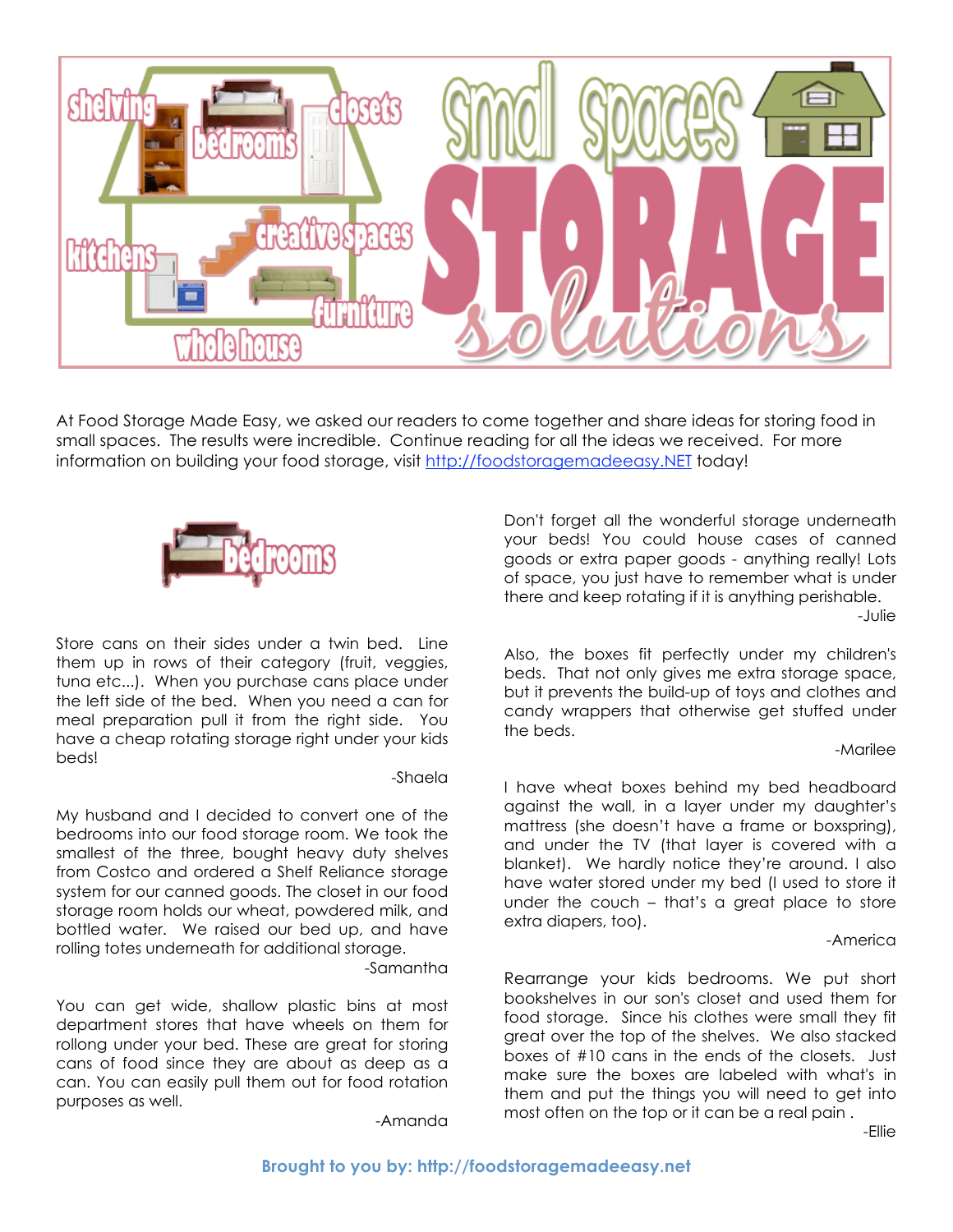

Buy some of the heavy duty Velcro from any store. The stuff that's about two to three inches across. Put one side on the back of a pantry, or cabinet, then attach pieces of the other side to your spices. Easy spice rack on the back of the door for almost nothing. Works even with the really big Costco spice jars. We have a couple rows of this, keeping the spices organized, and easy to use.

-Jayce

Inside the door of our pantry and the converted coat closet hang a pantry door shelf that hooks over the top of the door. The one in the pantry holds my 50 or more spices. The second row from the bottom holds my nonstick sprays and Crisco. The bottom shelf holds all my pancake syrups. And big bag of Krusteez.

- Maggie

Under our kitchen sink it was just our trash and a mess of plastic bags. To get that organized he took all the plastic grocery bags. We kept our small stash of dishwasher soap on the side and near it we kept our small garbage can. Then with all the left over space under there... after cleaning the space really well, my husband put our case of Tomato Soup, Spaghettios, and Progresso soups. These are cases that we do not need access to for awhile

-Maggie's Husband

If your kitchen has a breakfast bar that is too tall for eating (approx. 46 inches) then find someone (husband, a family friend, or pay someone) to custom make shallow cupboards underneath the counter. If they are made with a wood to match your kitchen cabinets then it should be a nice useful addition to your kitchen. We are in the process of doing this.

# -Maggie

I use Turn Table Spice Racks, to keep my spaces organized and easy to rotate. It ends up taking less space because I can pile spices all the way to the back but still have access to them. I also put my baking goods in plastic bins so I can easily take out all my ingredients at once when I bake, again it keeps things in packed away in tighter spaces and makes cooking more fun.

-Crystal



Create false bottoms in your closets! Clear everything out of the bottom of your chosen closet. Fill that space with either #10 cans or a couple of cases of canned goods. Cut a piece of plywood (or have it cut for you!) to size and place on top of the cans. Now, use your closet as you normally would!

-Danielle

We converted our coat closet to a little storage room (we kept the coats in our regular closet). We used boards and #10 cans to "build" shelves and it was amazing how much stuff we were could fit.

-Gwen and Melissa

After struggling to find places for our storage, I got the idea to convert our coat closet into a pantry. The closet wasn't in our kitchen but had lots of space that wasn't being utilized. Our coats and other items were moved to our bedroom closets. My husband added shelves and removed the bar -Denise

I also repurposed a canvas sweater holder that hung in the closet for boxes of pasta, cereal and crackers in my front 'coat' closet - those that didn't fit in the tiny kitchen cupboards. I converted the broom closet into a kitchen pantry (it was about 15 inches deep) with some shelf brackets and wood cut at home depot.

# -CTD

We converted our coat closet into another food pantry. Since this closet is not directly in the kitchen and it is carpeted we store our #10 cans, case lot sales items, and items purchased in bulk that we have a lot of. I stock my main pantry from this converted coat closet. Also the coat closet had a built in shelf above the rod so that shelf is used for unopened boxes of food like our case of 48 cans of Tuna and our 72 hours kits (grab and go kits near a door exiting the house).

-Maggie

I have a one year supply of fruit that I home canned. My mother had tons of milk crates from years ago, and we filled them up and now they are stacked high in my closest and under my hanging clothes. That's where my fruit is. I have learned to put things in places that can be hidden so it doesn't look like i have food all over my house, the kids closets are stacked high of boxes of # 10 cans

-Alisha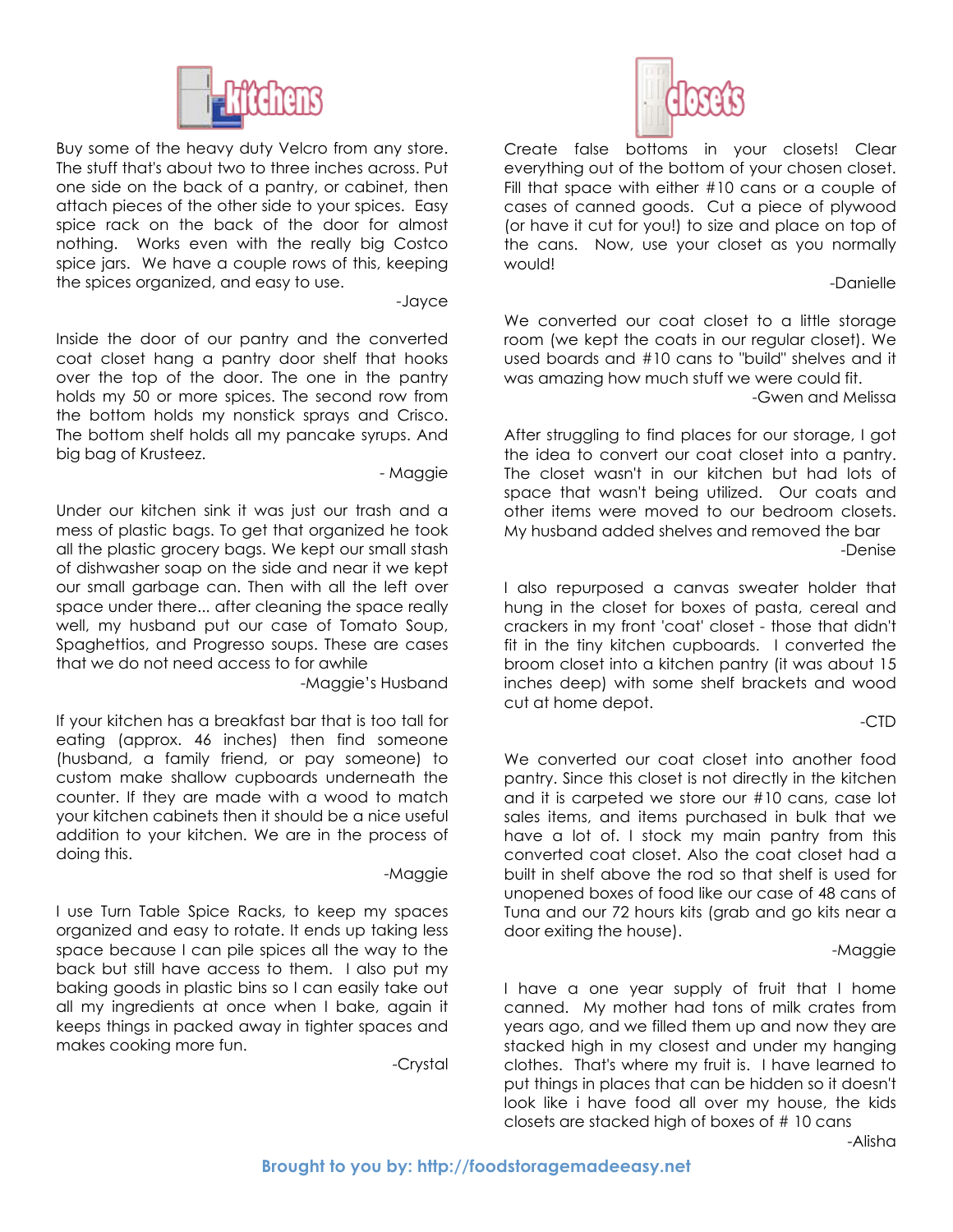

I live in a manufactured home (no basement) with a large master bathroom that has a corner "garden" tub. The side access panels are held on with velcro. I store my laundry supplies in the dead space under the tub.

-Mary Lou

What I'm planning on doing is curtaining off two feet or so along one wall of the dining room (Ikea has curtain rails you can mount on the ceiling) and putting all my food storage on shelves behind it. -Cathie

In one house (we were owners so we could cut into the wall) there was a space under the stairwell and we cut an opening in there and put a door so we could store things there. It was quite small, but functional. We've always looked around at wherever we were living for available space.

-Gwen

The laundry/utility room often has extra space above the washer and dryer that can be used. Even if you don't want to put food there, it works for storing toilet paper, dish soap, shampoos, etc.

-Gwen

We took sheets of 2 inch blueboard and made a 4x10 food storage room at the end of our very small living room. Made a door out of duct tape/blueboard.

-Janet

You can put organizers under your sink that are adjustable and can fit around all the pipes. It's a great way to have shelves under that awkward space. I also put racks directly on the cupboards to hold different kinds of plastic wrap, aluminum foil etc.

-Crystal



This is an amazing idea that we received multiple times, it's about creating a shelving system that acts as a table behind a sofa. It's so neat! http://www.youtube.com/watch?v=FCnXfO7YMfk -Ruth, Mary Lou, Linda

These are things my mom did, she put wheat in buckets, using one on both sides she would put a piece of cut plywood across it and make a shelf. We got to put contact paper of our choice on the wood and the bucket to decorate or rooms with and she would stack them 2 high. Now they have such great things to decorate, you could go wild with it, maybe faux painting some to look like marble pillars? You could even use the shelves to put other food stuffs on and put a curtain or sheet in front to make a make-shift "cupboard".

-Lorie

I sewed a liner for a big basket I had (like a big bag). Then I was able to put extra oatmeal boxes, crackers etc in it. I put a round table top (the kind you screw legs on) on it and used it as an end table. The bag liner hid the contents….When I moved to a bigger 1 bedroom apartment that same basket was used to store all the extra laundry detergent and dryer sheets I would stock up on at sales, - since I didn't have a linen closet.

-CTD

Knowing we needed space to store food and some casual seating, we made 18" cubes with hinged lids. Added casters on the bottom, padded seating on top. Inside it held about 4 cases worth of canned veggies, soup, etc. We made 3 of these boxes, then made a table to store them under. On the table we used decorative items: a nice looking binder for our storage records, a pretty box that held recipes for our storage foods, another box held cards with helpful hints. A lamp and a phone rounded out the decoration s.

-Lou

The food storage boxes from the church canneries (the kind that hold six #10 cans each) fit very nicely between the wall and my couches. Every piece of furniture in my living room and family room has food storage boxes behind it. I stack them about 3 boxes tall, and then extend them as long as the couch. It leaves just the perfect amount of space between the wall and the furniture -- nobody would guess there was anything back there. Those boxes also can be stacked to form a table . It's just boxes with a cloth over them.

-Marilee

One year when we lived in an apartment my inlaws gave us a big wicker chest for Christmas. We put it in our living room and filled it with cans. We were amazed at how many cans could fit in it. We had a futon in our living room and we hid soda bottles filled with water behind the futon.